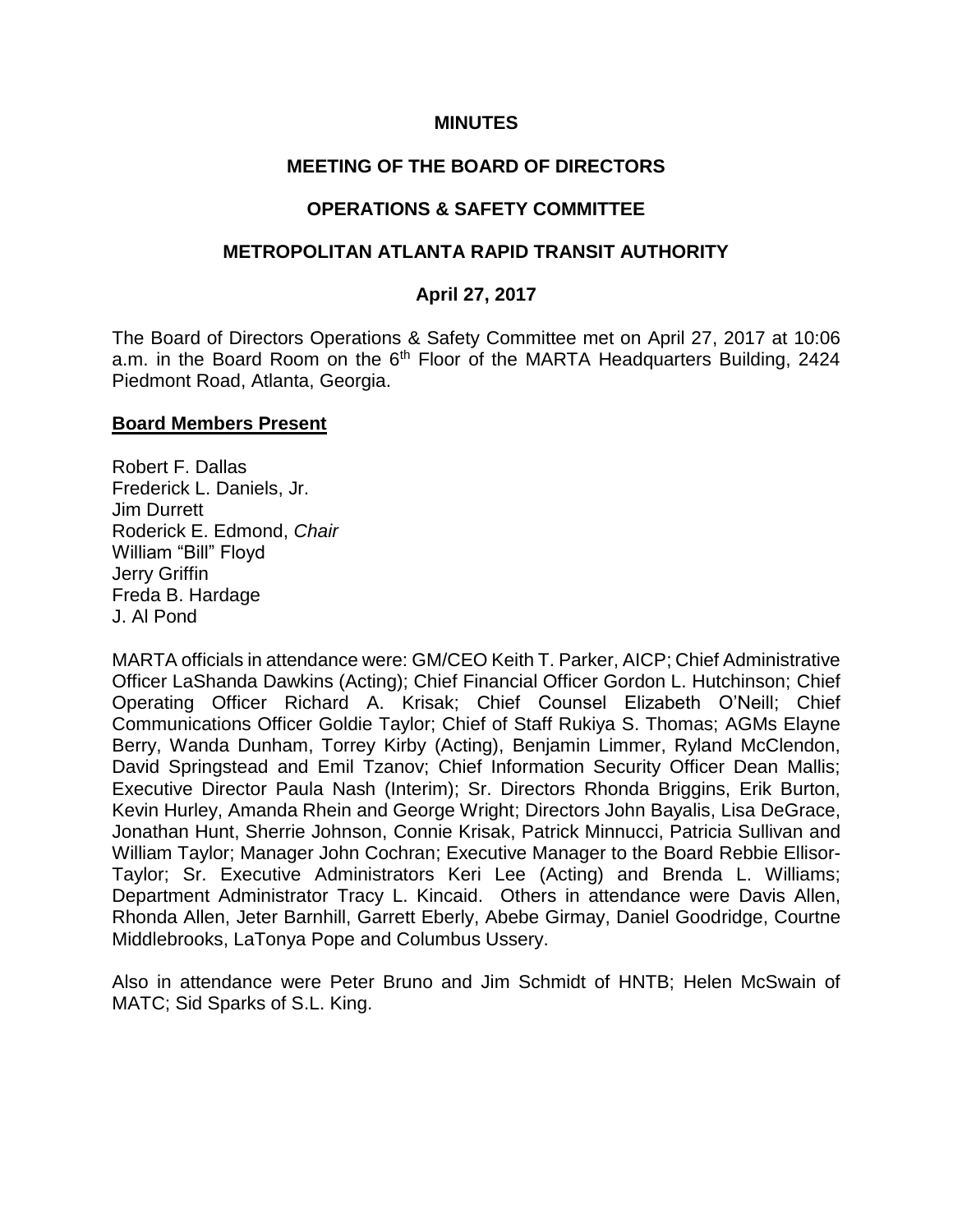# **Consent Agenda**

- a) Approval of the March 30, 2017 Operations & Safety Committee Meeting **Minutes**
- b) Resolution Authorizing Award of a Contract for the Procurement of Bus and Rail Car Fasteners, IFB B38322

On motion by Mr. Durrett seconded by Mrs. Hardage, the Consent Agenda was approved by a vote of 7 to 0, with 8 members present.

Mr. Griffin abstained.

### **Individual Agenda**

## **Resolution Authorizing Award of Contracts for Communications Systems and Electrical Engineering Services, AE37557**

Mr. Springstead presented this resolution for Board of Directors' authorizing the General Manager/CEO or his delegate to award contracts to HNTB Corporation and Parsons Transportation Group, for Communication Systems and Electrical Engineering Services.

The term of these contracts is three (3) base years with two (2) one-year options. Expenditures are estimated to be up to \$2,059,320 per year for a total five (5) year value of up to \$10,296,600. The services will be funded by approved projects in the Capital Improvement Program.

#### *MAP-21 Transit Asset Management (TAM) - Final Rule*

- State of Good Repair (SGR) the condition in which a capital asset is able to operate at a full level of performance; a capital asset is in a state of good repair when that asset:
	- 1. is able to perform its designated function
	- 2. does not pose a known unacceptable safety risk, and
	- 3. its lifecycle investments must have been met or recovered
- SGR backlog is a national issue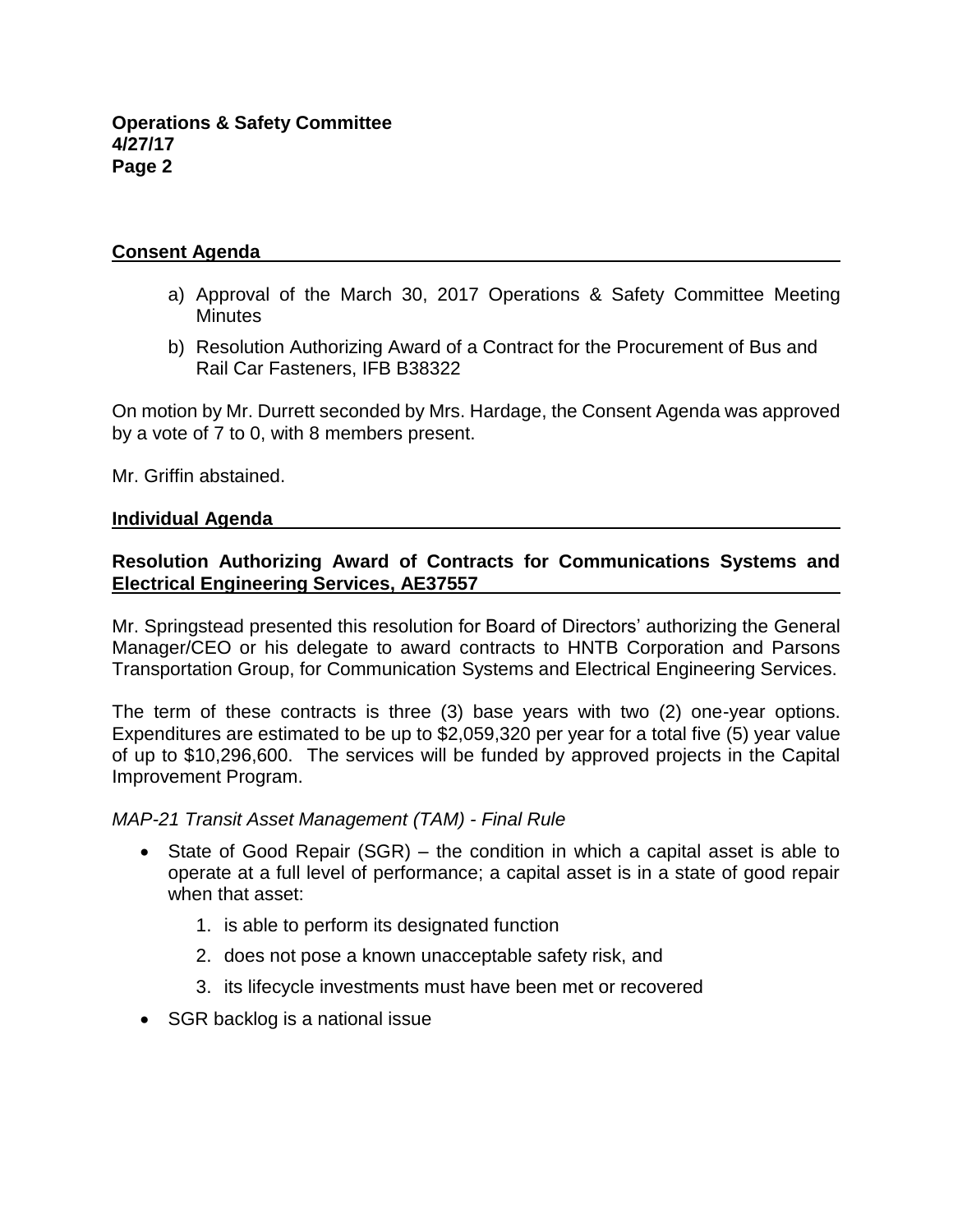- o Legacy agencies: MTA-NY, SPETA, MBTA and CTA as well as middle aged agencies such as BART, WMATA and MARTA must seriously consider innovative strategies to maintain SGR and if possible catch up, while maintaining services and pursuing revenue and expansion opportunities
- Currently, there is an estimated \$85.9B transit SGR backlog
- Applicability Tier I or Tier II
	- o Tier I
		- Operates Rail, or
		- > = 101 vehicles across all fixed route modes, or
		- > = 101 vehicles in one non-fixed route mode
	- o Tier II
		- Sub-recipient of 5311 funds, or
		- American Indian tribe, or
		- <= 100 vehicles across all fixed route modes, or
		- $\le$   $\le$  100 vehicles in one non-fixed route mode
- TAM Plan Elements by Tier
	- o All Providers (Tier I & Tier II)
		- Inventory of Capital Assets
		- Condition Assessment
		- Decision Support Tools
		- **Investment Prioritization**
		- TAM and SGR Policy
	- o Tier I Only
		- Implementation Strategy
		- List of Key Annual Activities
		- Identification of Resources
		- Evaluation Plan
- MAP-21 Final Rule (July 26, 2016) Asset Categories
	- o Rolling Stock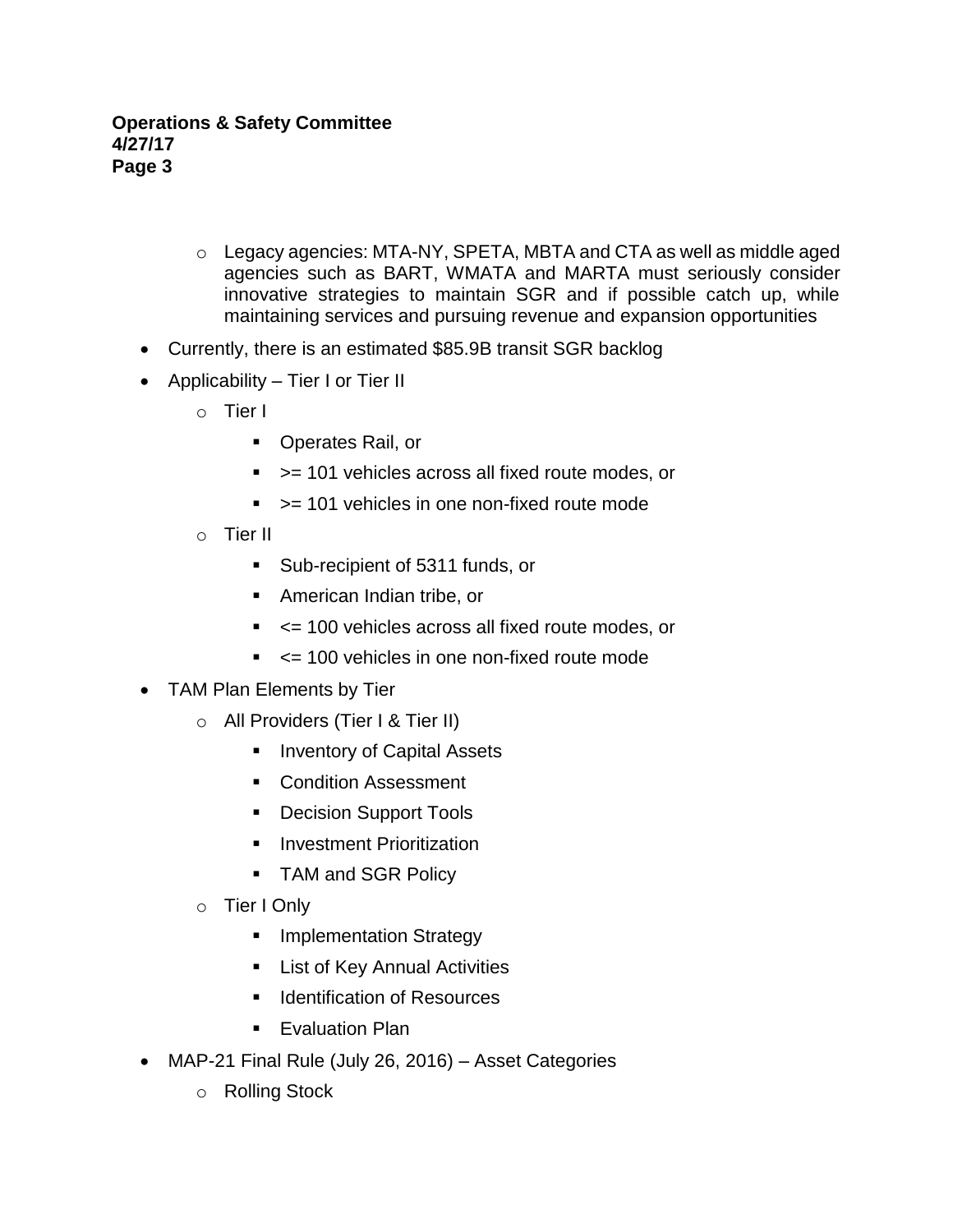### **Operations & Safety Committee 4/27/17 Page 4**

- o Facilities
- o Infrastructure
- o Equipment
- Current State
	- o The current 10-Year CIP will allow MARTA to maintain current backlog, assets that have met or exceeded their expected useful life (EUL); the good news is MARTA:
		- Is a safe system
		- Has spent its money where it counts
		- Continuously monitor and inspect its assets
		- Has projects and programs in planning and implementation to address the high-risk areas
		- MARTA safely delivers these projects and programs
	- o MARTA is pursuing opportunities to minimize backlog and, if possible, reduce the backlog

## *MARTA's Transit Asset Management (TAM) & State of Good Repair (SGR) Program*

- Three Models
	- o EAM System Asset Database (58,000 assets)
	- o FTA Transit Economics Requirements Model (TERM)
	- o Expert Choice Comparative Analysis Decision Tool

#### *Capital Improvement Program (CIP) Development Process*

- The following *gates* will ensure that all MARTA Stakeholders, the EMT and Board Members are part of the CIP development and approval process
	- o Scope Review
	- o CCSC Recommended Core Projects
	- o CIC Recommended Final Draft 10-Year CIP
	- o EMT Recommended Final Draft 10-Year CIP
	- o BMC Recommended Final Draft 10-Year CIP
	- o Board Approved 10-Year CIP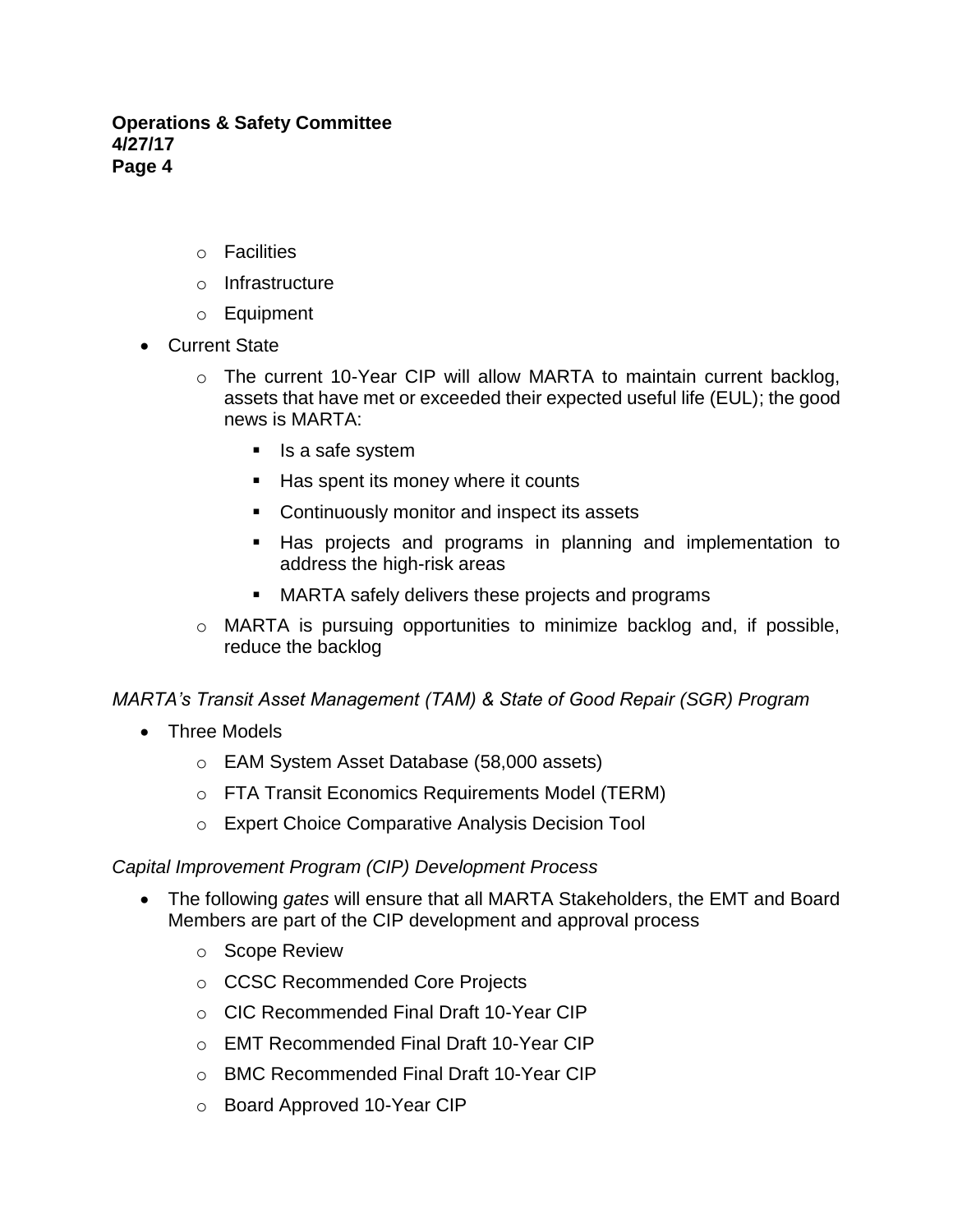### **Operations & Safety Committee 4/27/17 Page 5**

- MARTA has and will continue to implement strategies to reduce costs and improve overall cost efficiency and effectiveness
- Process includes rightsizing of internal and external resources necessary to deliver the 10-Year CIP
- Composition of the CIP  $\rightarrow$  Internal & External Resources to Deliver CIP  $\rightarrow$  Cost Savings & Reinvestment Opportunities  $\rightarrow$  Roadmap to CIP Delivery

# *Technical Resource Requirements*

- Internal Resource Initiative
	- o Identification of hard-to-fill positions
	- o Revisited salary structure; created "flex salary bands"
	- o Aggressive outreach by Human Resources and staff to find talent
	- o Using direct contract and contract-to-hire approaches
	- o Provided additional training to technical staff; increased competency and capacity
	- $\circ$  Improved quality of work life; foster a better work environment
	- o Vacancies reduced from 35% to 19% and improving
- External Resource Imitative
	- o Assessed cost competitiveness of internal vs. external resources
	- o Solicited for agile, cost-effective, on-call, task-order based services
	- o Reduced the GEC Annual Work Authorization four (4) consecutive years
	- $\circ$  Used alternative contract options in lieu of the GEC... where it makes "cents"
	- o Worked with GEC to reduce Program Management costs
	- o Conducted survey of contractors/consultants on the "MARTA factor" (cost drivers)
	- o Introduced small and disadvantaged business enterprises to larger firms
- Right-sizing Technical Resources
	- o Internal Resources: MARTA Staff and Direct Contract
	- o External Resources: General Engineering Consultant (GEC), referred to as MATC; General Consulting Professional Services, uses General Services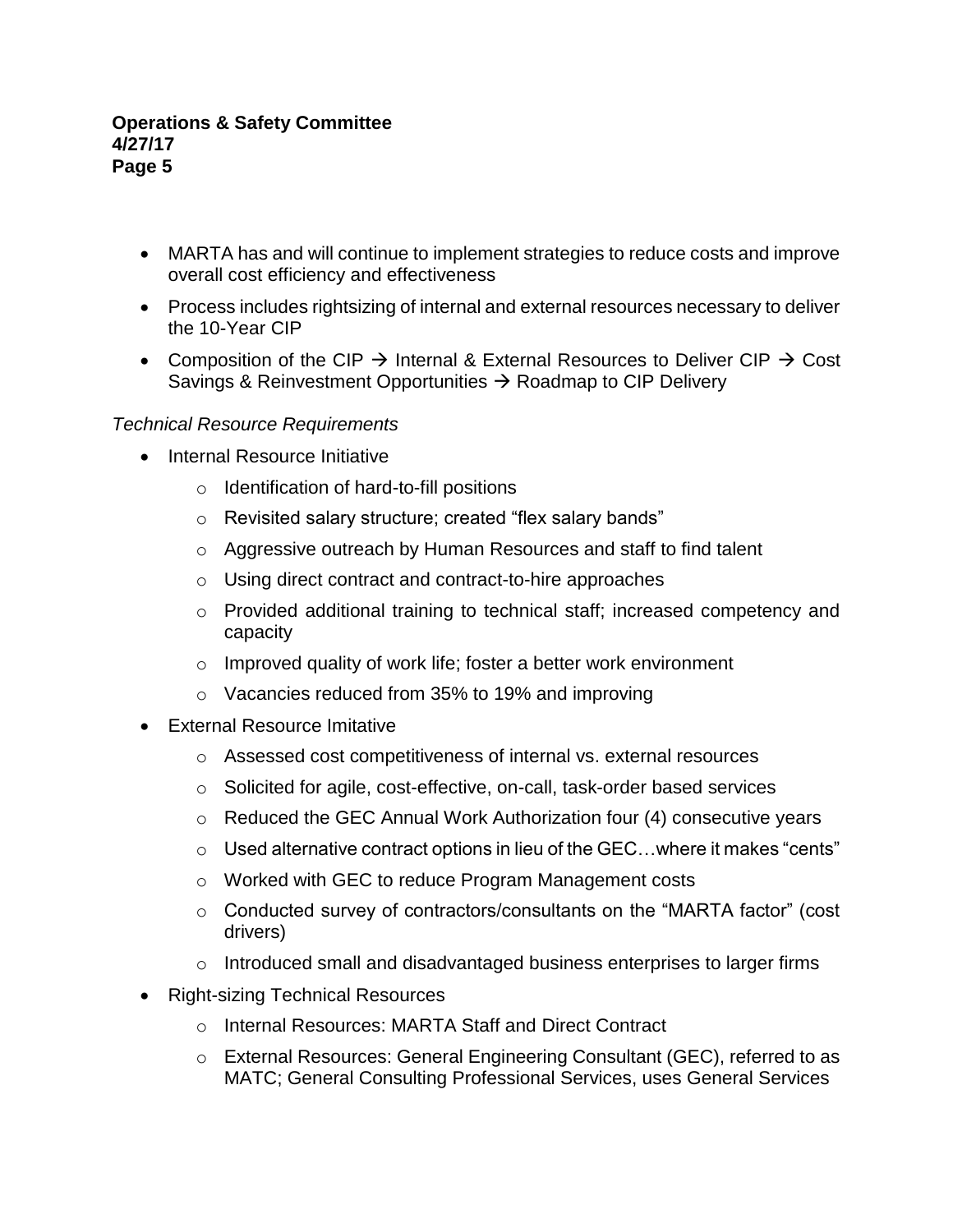### **Operations & Safety Committee 4/27/17 Page 6**

Administrative (GSA) rates; Architect & Engineering (A&E) firms, flexible task order based niche or specialized consultants

- Savings Options
	- o MARTA Staff: 21%-44% savings
	- o Direct Contract: 25%-28% savings
	- $\circ$  A&E: 7%-16% savings
	- $\circ$  GSA: 35%-40% savings
	- o Cost Savings Examples:
		- Conversion of 12 Construction Field Inspectors form the GEC to MARTA Staff will save \$1.52M
		- Moved seven Project Management Staff from GEC to GSA schedules, which saves \$1.2M annually
		- The GEC's Board authorized annual work program has been reduced by 10% or more for four (4) consecutive years (FY14-FY17); a further reduction between 15-20%, approximately \$4M, is planned for FY18
- Technical Services Support
	- o Systems Engineering (Awarded)
	- o Safety Specialist Services (Awarded)
	- o Vehicle Engineering Service (Awarded)
	- o Operations & Maintenance Technical Services (April Committee, May Board)
	- o Communication Systems & Electrical Engineering Services (April Committee, May Board)
	- o Architectural Services (April Committee, May Board)
	- o Program & Project Management (May Committee, June Board)
	- o GSA Schedule Consultants (May Committee, June Board)
	- o GEC FY18 Annual Work Program (May Committee, June Board)
	- o Landscape Architectural Services (June Committee, July Board)
	- o General Planning Consultant (GPC) Solicitation (to be determined)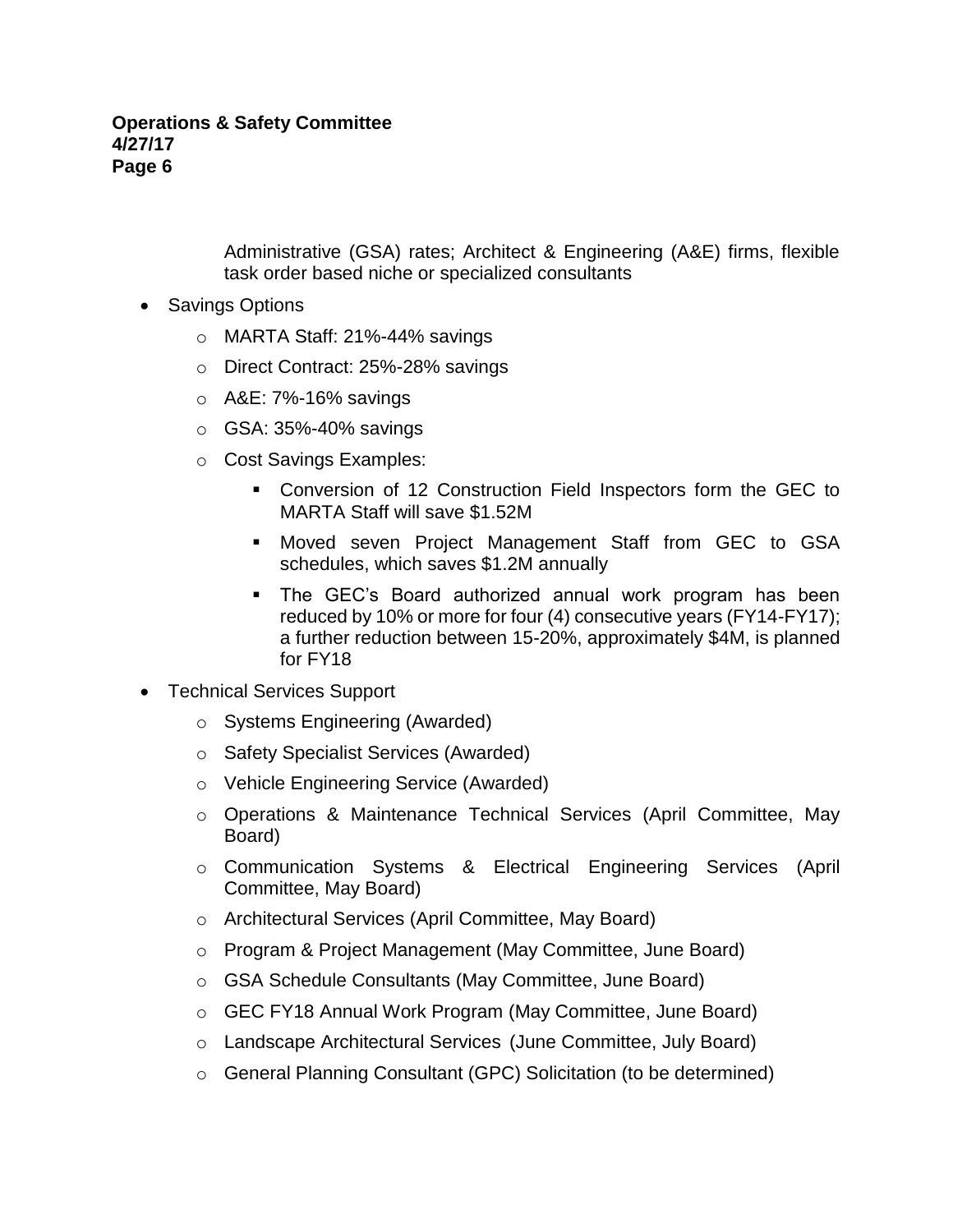Mr. Daniels asked how much of the budget is GEC.

Mr. Springstead said approximately \$19.5M; \$14M has already been identified through work orders. For the FY18 CIP, the Authority will utilize more MARTA Staff than GEC.

Mr. Daniels asked what is the percentage of staff versus GEC.

Mr. Springstead said when staff comes back before the Board a breakdown will be provided.

On motion by Mr. Durrett seconded by Mrs. Hardage, the resolution was unanimously approved by a vote of 8 to 0, with 8 members present.

## **Resolution Authorizing Award of Contracts for Operations and Maintenance Technical Services, AE37501**

Mr. Springstead presented this resolution for Board of Directors' approval authorizing the General Manager/CEO or his delegate to award contracts to Parsons Brinckerhoff, Inc. and HNTB Corporation for Operations and Maintenance Technical Services, AE 37501.

The term of these contracts is three (3) base years with two (2) one-year options. Expenditures are estimated to be up to \$1,900,800 per year for a total five (5) year value of up to \$9,504,000. The services will be funded by approved projects in the Capital Improvement Program. Operations and Maintenance Technical Services are required to support MARTA's Division of Operations (Rail, Bus, Vertical Transportation, Maintenance of Way, Facilities and Mobility) with technical expertise for the advancement of projects identified in the Capital Improvement Programs, including the implementation of improvements for new and existing facilities.

Since MARTA has limited Operations and Maintenance support capabilities in-house, the utilization of consultants is required. In the past, MARTA has contracted for these services through a variety of ad hoc contracts. Contracting with multiple firms under task order contracts is advantageous to MARTA as it provides greater access to specialized expertise and ensures a timely response to MARTA's needs.

Mr. Daniels asked about the reduction of MATC.

Mr. Springstead said the contract authorization is roughly 9-10% of the CIP.

Mr. Daniels asked if the remaining will be provided by MARTA Staff.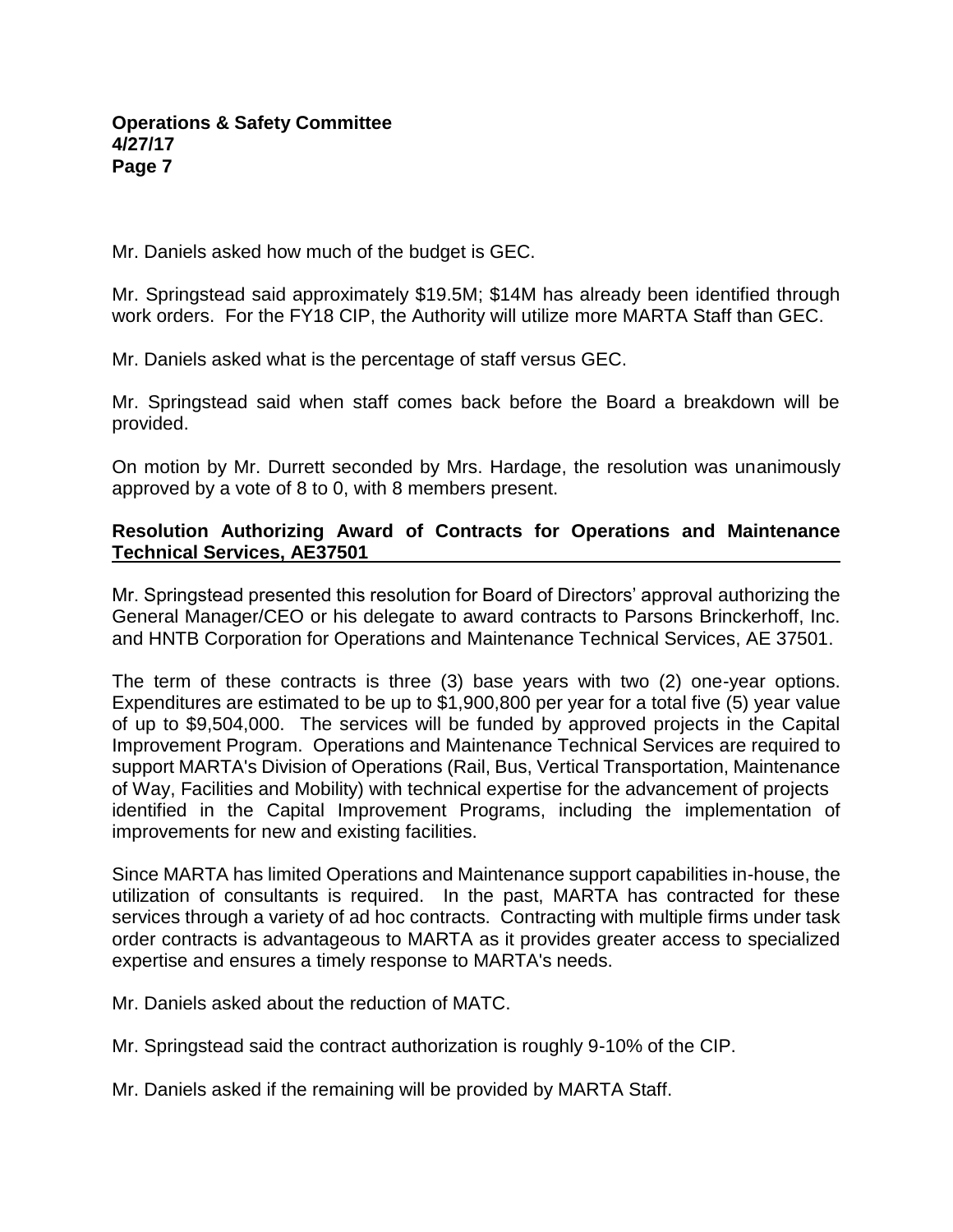Mr. Springstead said yes.

On motion by Mr. Griffin seconded by Mrs. Hardage, the resolution was unanimously approved by a vote of 8 to 0, with 8 members present.

## **Resolution Authorizing Award of a Contract for Architectural Services, REI AE38670**

Mrs. Krisak presented this resolution for Board of Directors approval authorizing the General Manager/CEO or his delegate to enter into a contract with The Architecture Group for Architectural Services, AE38670.

The term of this contract is three (3) base years with two (2) one-year options. Expenditures are estimated to be up to \$529,000 per year for a total five (5) year value of up to \$2,645,000. Funds from subsequent fiscal years will be included in subsequent annual budgets. Architectural Services are currently being provided under the General Engineering Consultant (GEC) contract, which is scheduled to expire at the end of Fiscal Year 2019.

Since MARTA has limited Architectural Services personnel in-house, continued utilization of consultants is required. Contracting with a firm under a task order contract is beneficial to MARTA as it provides access to specialized expertise and ensures a timely response to MARTA's needs.

On motion by Mr. Durrett seconded by Mr. Griffin, the resolution was unanimously approved by a vote of 8 to 0, with 8 members present.

## **Resolution Authorizing Award of a Contract for Compressed Natural Gas (CNG) Fueling Facility at Hamilton, IFB B37768**

Mr. Minnucci presented this resolution for Board of Directors' approval authorizing the General Manager or his delegate to enter into a Contract with Lakeshore Engineering, LLC for IFB B37768, CNG Fueling Facility at Hamilton, in the amount of \$15,614,720.

This contract will provide a CNG fueling station, an Industrial Wastewater Treatment Plant (IWTP), a bio-retention pond, building and related site work to support operations at the Hamilton Bus Maintenance Facility. The new CNG station will add the capability to refuel CNG buses at Hamilton, which is needed as the majority of the diesel bus fleet is being